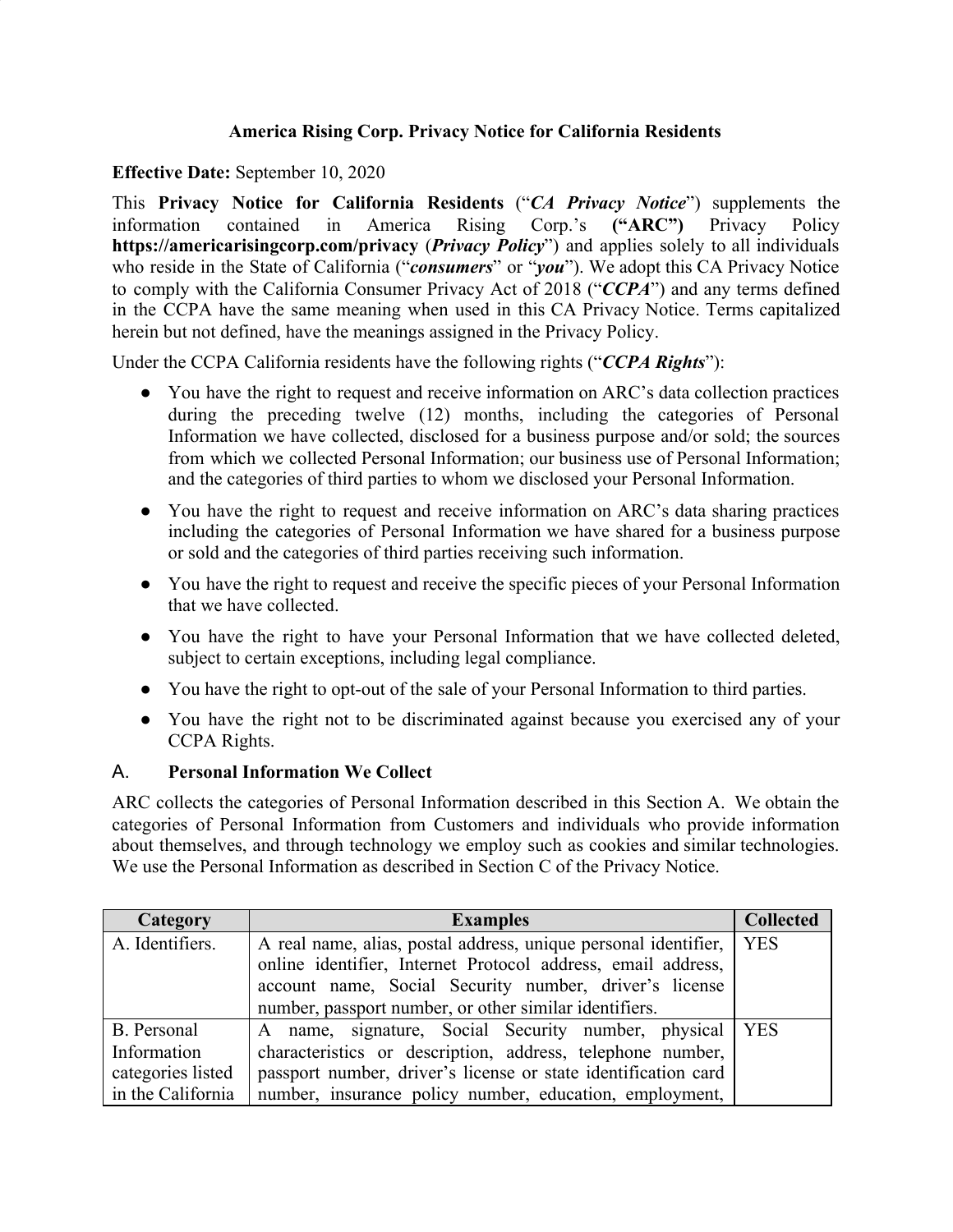|                                   | employment history, bank account number, credit card                 |                |
|-----------------------------------|----------------------------------------------------------------------|----------------|
| Customer<br>Records statute       | number, debit card number, or any other<br>financial                 |                |
| (Cal. Civ. Code                   | information, medical information, or health insurance                |                |
| $§$ 1798.80(e)).                  | information.                                                         |                |
|                                   | Some Personal Information included in this category may              |                |
|                                   | overlap with other categories.                                       |                |
| C. Protected                      | Age (40 years or older), race, color, ancestry, national origin,     | N <sub>O</sub> |
|                                   |                                                                      |                |
| classification<br>characteristics | citizenship, religion or creed, marital status, medical              |                |
|                                   | condition, physical or mental disability, sex (including             |                |
| under California                  | gender, gender identity, gender expression, pregnancy or             |                |
| or federal law.                   | childbirth and related medical conditions), sexual orientation,      |                |
|                                   | veteran or military status, genetic information (including           |                |
|                                   | familial genetic information).                                       |                |
| D. Commercial                     | Records of personal property, products or services purchased,        | N <sub>O</sub> |
| information.                      | obtained, or considered, or other purchasing or consuming            |                |
|                                   | histories or tendencies.                                             |                |
| E. Biometric                      | physiological, behavioral, and<br>biological<br>Genetic,             | N <sub>O</sub> |
| information.                      | characteristics, or activity patterns used to extract a template     |                |
|                                   | or other identifier or identifying information, such as,             |                |
|                                   | fingerprints, faceprints, and voiceprints, iris or retina scans,     |                |
|                                   | keystroke, gait, or other physical patterns, and sleep, health,      |                |
|                                   | or exercise data.                                                    |                |
| F. Internet or                    | Browsing history, search history, information<br>on<br>a             | <b>YES</b>     |
| other similar                     | consumer's interaction with a website, application,<br><sub>or</sub> |                |
| network activity.                 | advertisement.                                                       |                |
|                                   |                                                                      |                |
| G. Geolocation                    | Physical location or movements.                                      | NO             |
| data.                             |                                                                      |                |
| H. Sensory data.                  | Audio, electronic, visual, thermal, olfactory, or similar            | N <sub>O</sub> |
|                                   | information.                                                         |                |
| I. Professional                   | Current or past job history or performance evaluations.              | N <sub>O</sub> |
| or                                |                                                                      |                |
| employment-rel                    |                                                                      |                |
| ated                              |                                                                      |                |
| information.                      |                                                                      |                |
| J. Non-public                     | Education records directly related to a student maintained by        | N <sub>O</sub> |
| education                         | an educational institution or party acting on its behalf, such as    |                |
| information (per                  | grades, transcripts, class lists, student schedules, student         |                |
| the Family                        | identification codes, student financial information, or student      |                |
| Educational                       | disciplinary records.                                                |                |
| Rights and                        |                                                                      |                |
| Privacy Act (20                   |                                                                      |                |
| U.S.C. Section                    |                                                                      |                |
| 1232g, 34<br>C.F.R. Part 99)).    |                                                                      |                |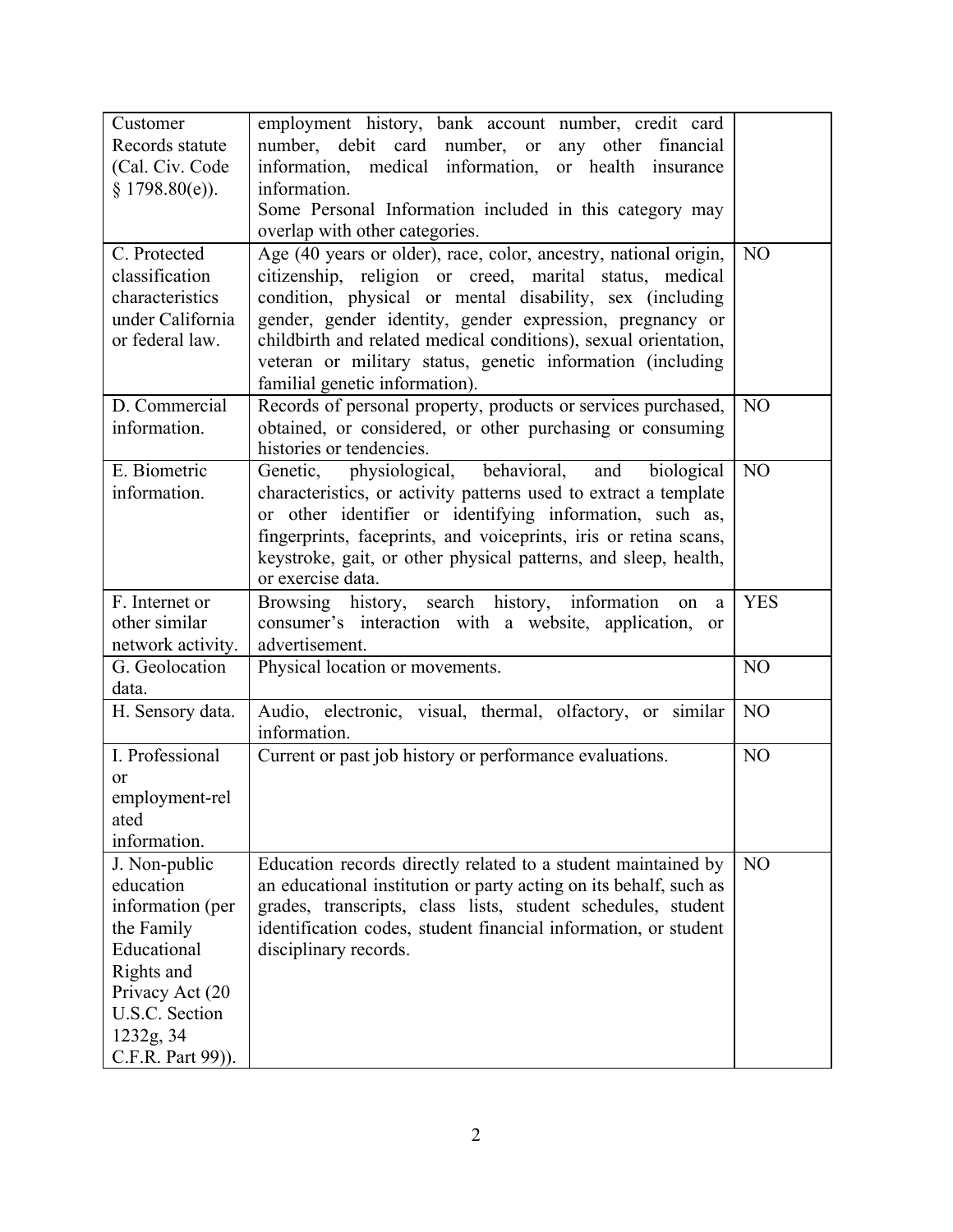| K. Inferences  | Profile reflecting a person's preferences, characteristics, NO |  |
|----------------|----------------------------------------------------------------|--|
| drawn from     | psychological trends, predispositions, behavior, attitudes,    |  |
| other Personal | intelligence, abilities, and aptitudes.                        |  |
| Information.   |                                                                |  |

#### **B. Recent Disclosures of Personal Information for a Business Purpose**

- 1. Personal Information Disclosed: In the preceding twelve (12) months, ARC has disclosed the following categories of Personal Information for a business purpose as described in Section C of the Privacy Notice:
	- A. Identifiers.
	- B. California Customer Records Personal Information categories.
	- F. Internet or other similar network activity.
- 2. a business purpose to the following categories of third parties:
	- Customers and Other Authorized Business Partners
	- Employees who are authorized
	- Affiliates
	- Agents and Service Providers
	- Third parties to comply with legal process, to protect the company's, our affiliates', customers', and others' rights, property and safety, to enforce our rights and to provide security and fraud prevention.

## **C. Recent Sale of Personal Information**

In the preceding twelve (12) months we have not shared Personal Information for monetary consideration or for other valuable consideration such as sharing with a third party that provides us with advertising, data analysis and security services, which may fall under the definition of for "other valuable consideration" which may be considered a 'sale' under the CCPA.

## **D. Your CCPA Rights and Choices**

This section describes how to exercise your CCPA Rights.

- 1. Access to Specific Information and Data Portability Rights. Once we receive and confirm your verifiable consumer request (see Section D(3) below (Exercising Access, Data Portability, and Deletion Rights)), we will disclose to you:
	- The categories of Personal Information we collected about you.
	- The categories of Personal Information we sold about you.
	- The categories of Personal Information we disclosed about you for a business purpose.
	- The categories of sources for the Personal Information we collected about you.
	- Our business or commercial purpose for collecting or selling that Personal Information.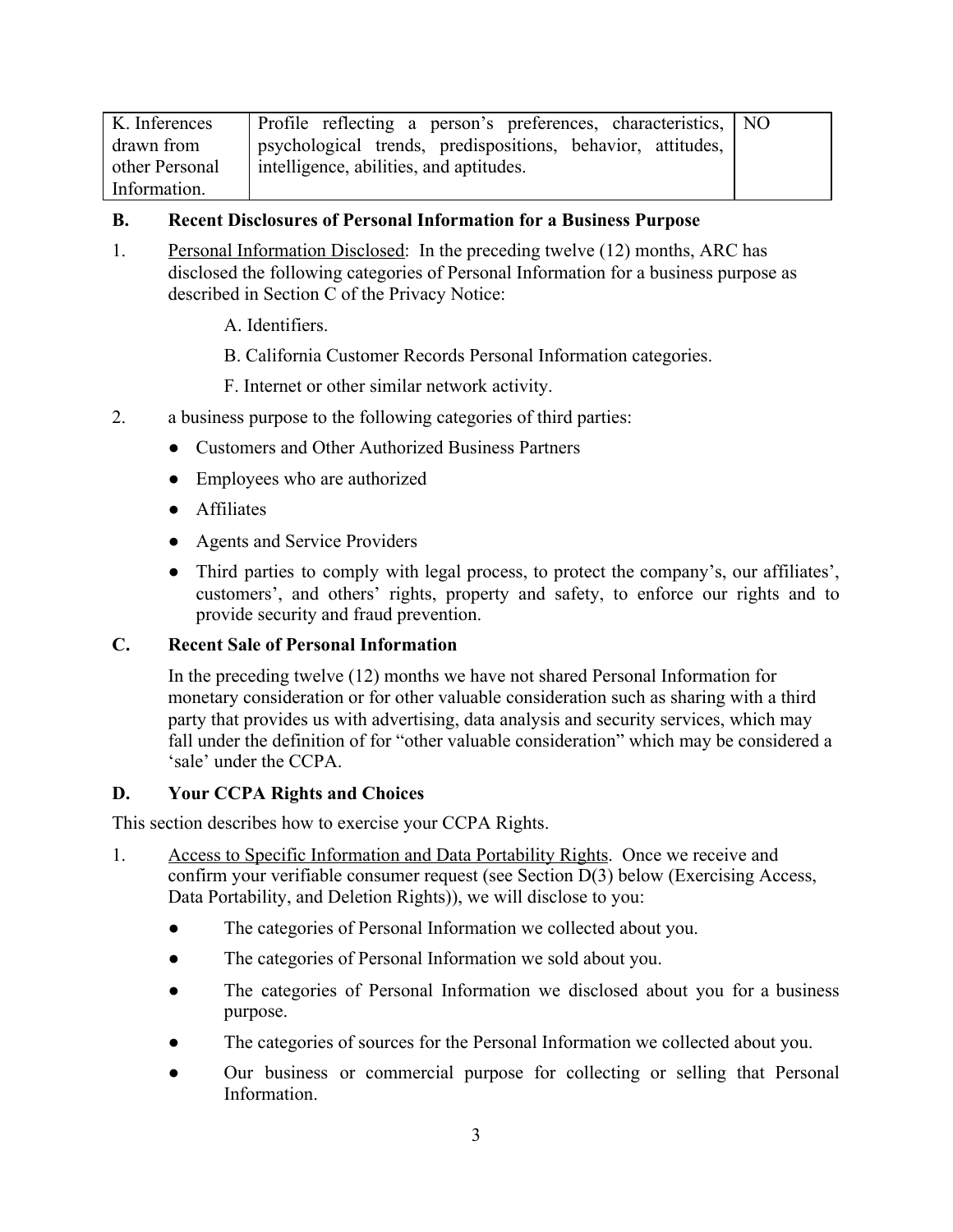- The categories of third parties with whom we sold, disclosed or shared that Personal Information.
- The specific pieces of Personal Information we collected about you (also called a data portability request).
- If we sold or disclosed your Personal Information for a business purpose, two separate lists disclosing:
	- Sales, identifying the Personal Information categories that each category of recipient purchased; and
	- disclosures for a business purpose, identifying the Personal Information categories that each category of recipient obtained.

We are not required to search for Personal Information if all of the following conditions are met:

- We do not maintain the Personal Information in a searchable or reasonably accessible format.
- We maintain the Personal Information solely for legal or compliance purposes.
- We do not sell the Personal Information and do not use it for any commercial purpose.
- We describe to you the categories of records that may contain Personal Information that we did not search because of the conditions stated above.
- 2. Deletion Request Rights. Once we receive and confirm your verifiable consumer request (see Section D(3) below (Exercising Access, Data Portability, and Deletion Rights), we will delete (and direct our service providers to delete) your Personal Information from our records, unless an exception applies.

We may deny your deletion request if retaining the information is necessary for us or our service provider(s) to:

- a. Complete the transaction for which we collected the Personal Information, provide a good or service that you requested, take actions reasonably anticipated within the context of our ongoing business relationship with you, fulfill the terms of a written warranty or product recall conducted in accordance with federal law, or otherwise perform our contract with you.
- b. Detect security incidents, protect against malicious, deceptive, fraudulent, or illegal activity, or prosecute those responsible for such activities.
- c. Debug products to identify and repair errors that impair existing intended functionality.
- d. Exercise free speech, ensure the right of another consumer to exercise their free speech rights, or exercise another right provided for by law.
- e. Comply with the California Electronic Communications Privacy Act (Cal. Penal Code § 1546 *et. seq.*).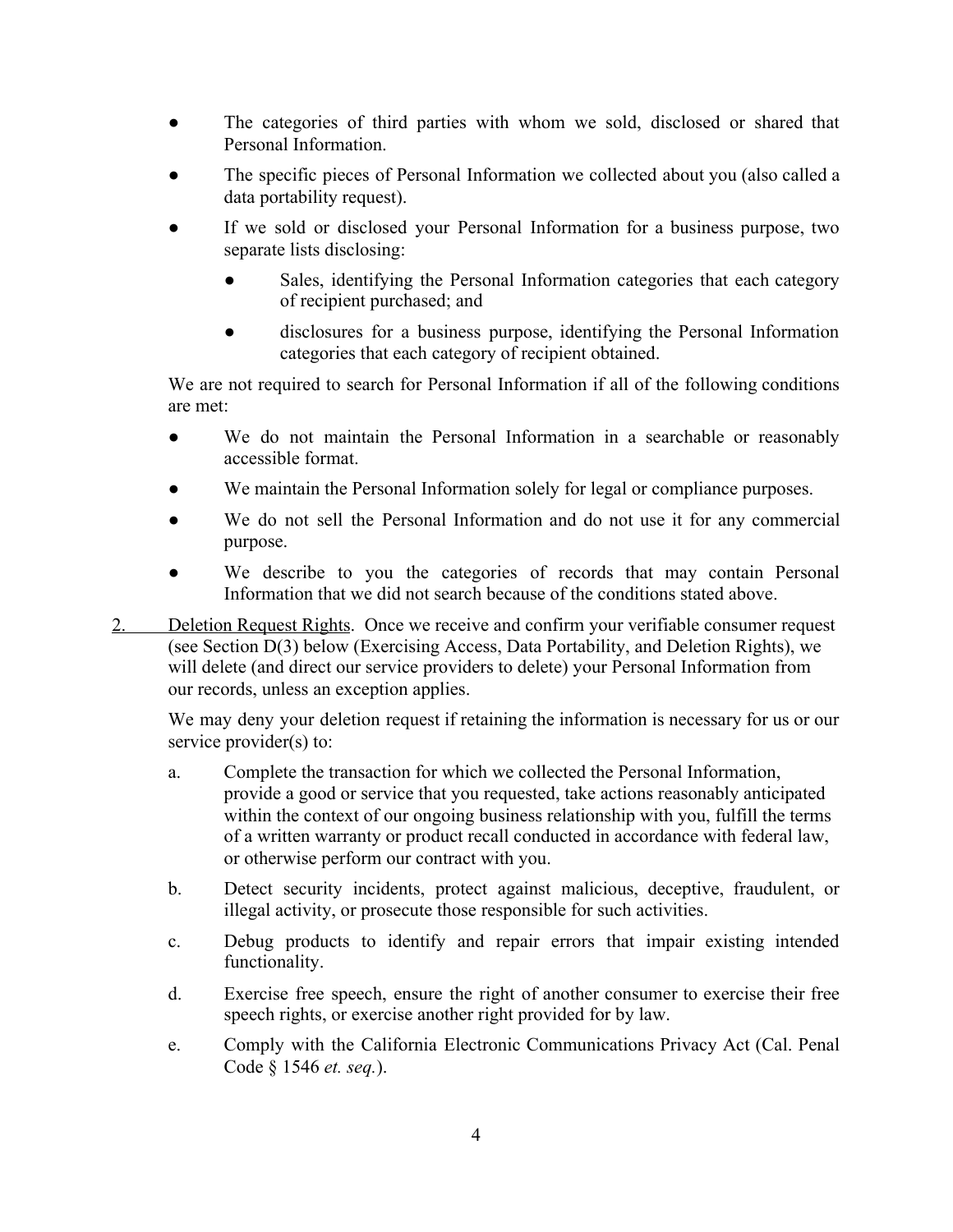- f. Engage in public or peer-reviewed scientific, historical, or statistical research in the public interest that adheres to all other applicable ethics and privacy laws, when the information's deletion may likely render impossible or seriously impair the research's achievement, if you previously provided informed consent.
- g. Enable solely internal uses that are reasonably aligned with consumer expectations based on your relationship with us.
- h. Comply with a legal obligation.
- i. Make other internal and lawful uses of that information that are compatible with the context in which you provided it.
- 3. Exercising Access, Data Portability, and Deletion Rights. To exercise the access, data portability, and deletion rights described above, please submit a verifiable consumer request to us by either:
	- $\bullet$  Emailing us at: [privacy@americarisingllc.com](mailto:privacy@americarisingllc.com)

• Mailing us at: America Rising Corp., 1500 Wilson Blvd., 5<sup>th</sup> Floor, Arlington, VA 22209

Only you, or someone legally authorized to act on your behalf, may make a verifiable consumer request related to your Personal Information. You may also make a verifiable consumer request on behalf of your minor child.

You may only make a verifiable consumer request for access or data portability twice within a 12-month period. The verifiable consumer request must provide sufficient information that allows us to reasonably verify you are the person about whom we collected Personal Information or an authorized representative and describe your request with sufficient detail that allows us to properly understand, evaluate, and respond to it.

#### Response Timing and Format

We endeavor to confirm receipt of a request to know or a request to delete within ten  $(10)$ business days, and provide information about how we will process the request. We endeavor to respond to a verifiable consumer request within forty-five (45) days of its receipt. If we require more time (up to ninety (90) days), we will inform you of the reason and extension period in writing.

We will deliver our written response by mail or electronically, at your option.

Any disclosures we provide will only cover the 12-month period preceding the verifiable consumer request's receipt. The response we provide will also explain the reasons we cannot comply with a request, if applicable. For data portability requests, we will select a format to provide your Personal Information that is readily useable and should allow you to transmit the information from one entity to another entity without hindrance.

We do not charge a fee to process or respond to your verifiable consumer request unless it is excessive, repetitive, or manifestly unfounded. If we determine that the request warrants a fee, we will tell you why we made that decision and provide you with a cost estimate before completing your request.

4. Personal Information Sales Opt-Out and Opt-In Rights